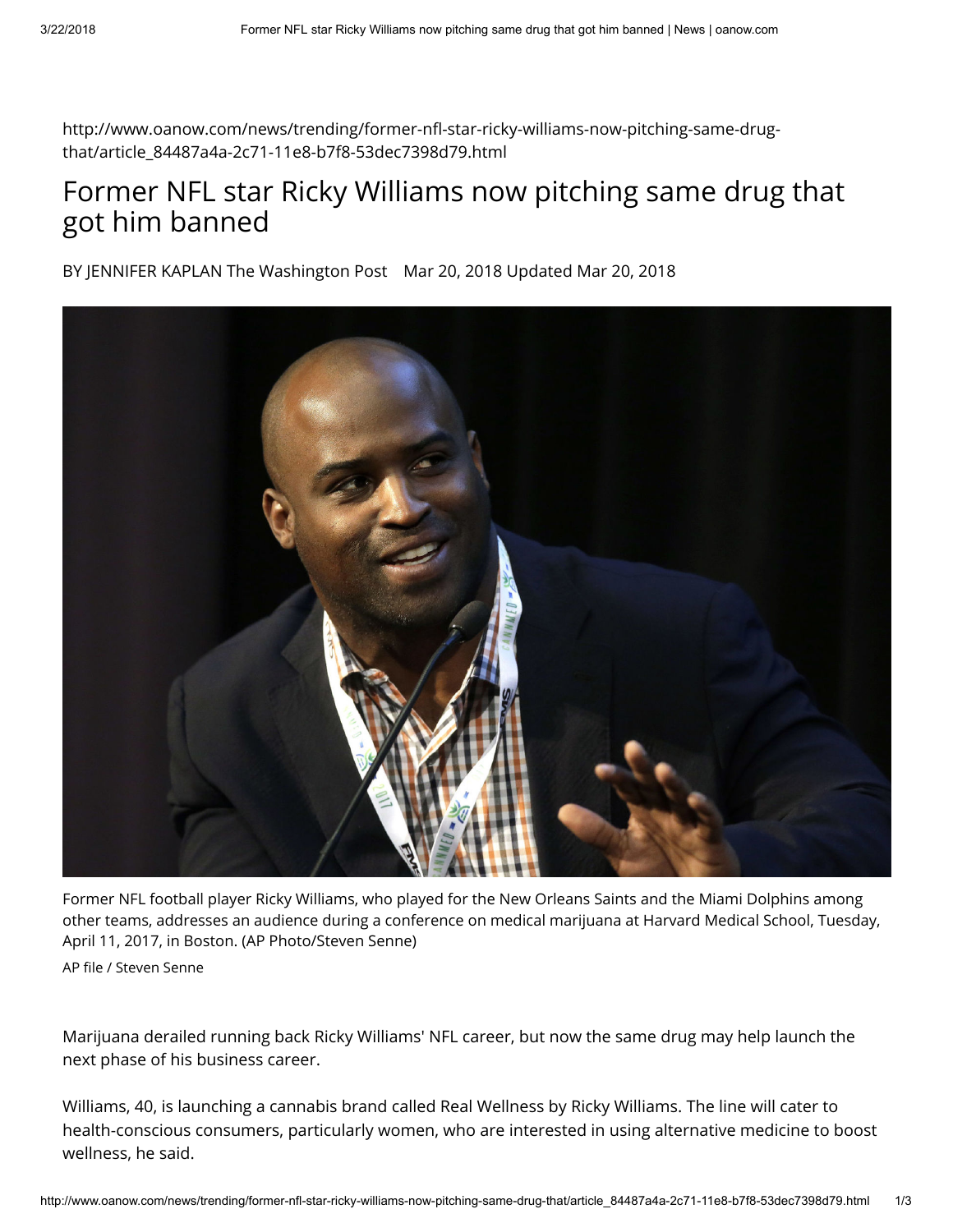Williams is serving as brand ambassador and using his studies of herbs and ancient medicine to create formulations for products.

"We're taking the idea of medicinal marijuana to the next step," he said. "Cannabis is real and it's here, and a lot of people have no idea what they're doing. I have a lot of experience and a lot of knowledge from my experiences and my studies to share."

A former Heisman Trophy winner at the University of Texas, Williams played 12 seasons in the National Football League, mostly for the Miami Dolphins and New Orleans Saints. He retired in 2004 after testing positive for marijuana and returned the following year, only to fail another drug test and get suspended for the entire 2006 season. He played on and off before retiring for good after the 2011 season.

Williams isn't the first celebrity with a stoner reputation to join the newly legal cannabis industry. Country music legend Willie Nelson, comic duo Cheech & Chong and rapper Snoop Dogg have all launched brands. The legal industry is slated to reach \$50 billion by 2026, up from \$6 billion in 2016, according to investment bank Cowen & Co.

After retiring, Williams said he distanced himself from marijuana, finding that people didn't want to work with him because of his reputation. Then in late 2015, he was persuaded to speak on a panel with other former football players at a cannabis conference in Phoenix.

"The reception I got there opened my eyes to, 'I don't have to keep my marijuana life so private,'" he said in an interview.

Williams says his decision was reinforced by the evolving public perception of marijuana. Sixty-four percent of the U.S. population now wants to make pot legal, according to a Gallup poll released in October.

Still, it took time to find a partner he was comfortable with. Williams wanted to use his training as an herbalist and healer to develop better medicinal products, and he didn't just want to put his name on a product he didn't care about. He wanted to leave those types of endorsements behind with his football career.

"For the most part, it's Pepsi or Nike or a big company courts you and then says, 'We want you to support our brand,'" he said. "That never felt very good to me."

When he met Lincoln Fish, the chief executive officer of OutCo, a cannabis company in the San Diego area, Fish offered to pair Williams with scientists at OutCo to develop targeted herbal formulations, Williams said.

Together they created six products in three categories: Solutions, Everyday and Sport. The vape cartridges, salves and tonics were scheduled to go on shelves in five dispensaries on Tuesday at an exact time chosen by Williams based on his study of astrology, according to a statement.

Williams is hoping to use cannabis to bridge the gap between his former life as an athlete and the career he now wants as a healer, he said. He has studied ancient Indian medicine, yoga, massage, pranic healing and craniosacral therapy. He is currently learning Chinese medicine in Santa Monica, California.

"The whole purpose of this for me is to help facilitate my public persona transitioning from being a former football player to being a healer," he said.